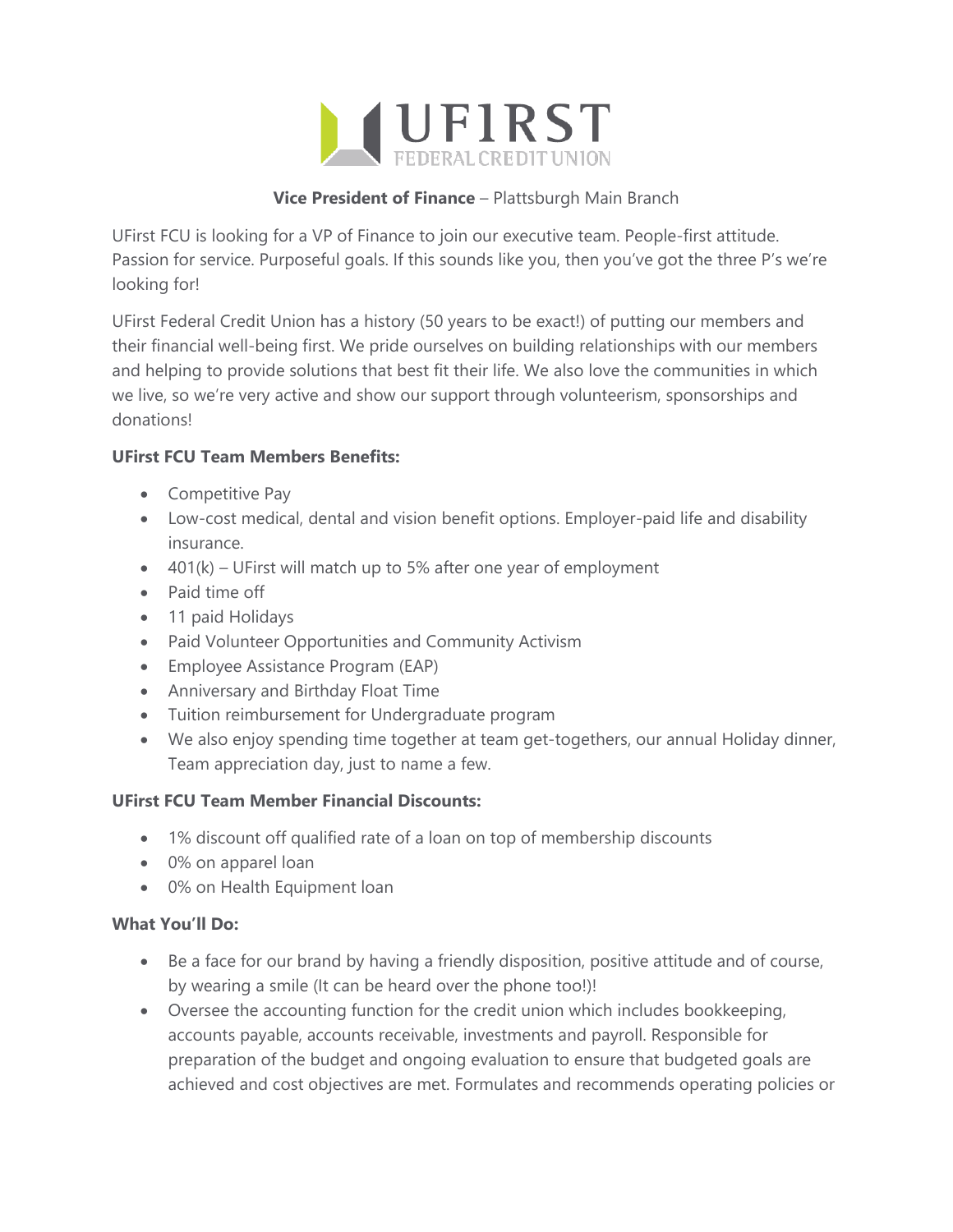changes in existing policies; ensures compliance with and implementation of approved policies.

- Implement and execute financial and ALM strategies and analysis to manage income, expense, balance sheet risk exposures, and capital for long-term sustainability and growth in support of management decisions and the strategic business plan.
- Responsible for ongoing cash flow analysis to manage and monitor daily cash positioning and cash operational activities, cash flow projections, and forecasts. Identifies surplus cash balances for investments and ensures adequate daily liquidity.
- Responsible for a variety of management, Committee and Board reporting which must be timely, accurate, and in compliance with credit union policies, regulatory guidelines and Generally Accepted Accounting Principles (GAAP). This includes monthly, quarterly, annual, and ad hoc reporting, the annual credit union budget and quarterly profitability reporting.
- Develop strategic growth plans and goals as it relates to finance, card services and compliance areas of the credit union. Helps to develop, propose, gain acceptance for and implement deposit and loan program strategy and policy; leads activity related to new product development with respect to programs and products. Contributes and participates in the Strategic Planning process.
- Works with auditors, regulators and legal counsel. Ensure documentation and analysis is accurate and complete in order to limit exam and audit findings. Remain current and educated on financial institution regulatory requirements and GAAP in order to properly prepare for audits and exams.
- Responsible for Card Services team which includes managing card strategy, products, services, and related programs and teams to support strategic objectives.
- Oversees and is responsible for the development and coordinating the regulatory compliance program of the credit union which includes developing, executing and maintaining compliance risk assessments, and maintenance of an effective compliance monitoring program.
- Other duties as assigned to this position.

# **Qualifications:**

- Communication. Outgoing, personable candidates. You must truly enjoy working with people.
- Listen. Our team needs to know that they have your undivided attention, whether it be in person, over the phone or even through email or text.
- Create a positive work environment; foster a culture of a team that is engaged and committed to UFirst FCU's vision.
- Strong computer skills. You'll need to be proficient with PC accounting, spreadsheet, and word processing software.